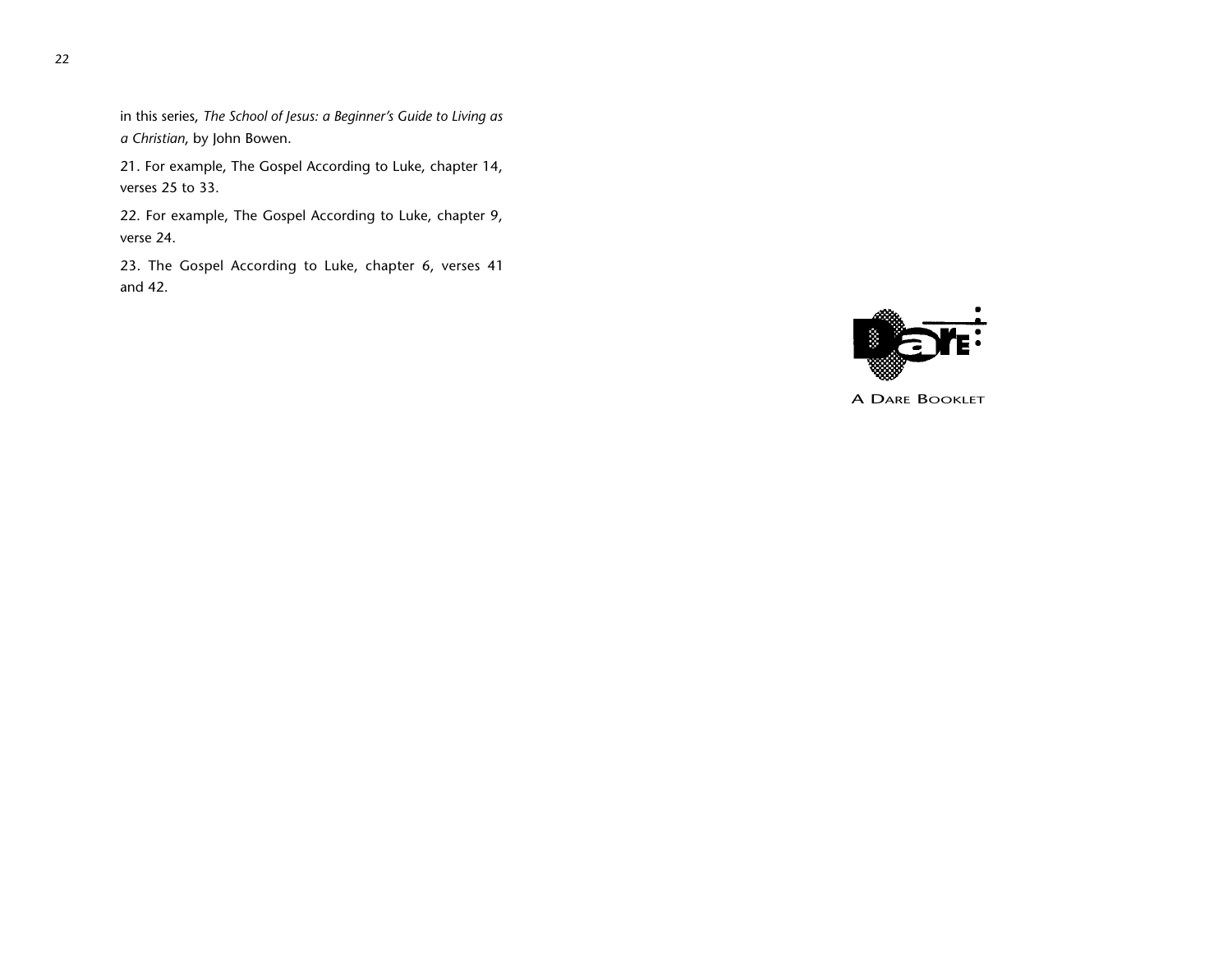Copyright © John Bowen 1998

All rights reserved

Second printing 1999

Designed by Julia Soong

Published by Digory Designs #2–5311 Lackner Crescent Richmond, BC Canada V7E 6B7

Printed by Lulu Island Printing Ltd, Richmond BC

*IVCF is a learning community seeking to understand and follow Jesus today. The views expressed here are part of an ongoing dialogue in pursuit of this purpose and do not necessarily reflect the official position of IVCF.*



*\* TM of/MC de Inter-Varsity Christian Fellowship of Canada*

# The<br>Spirituality of Jesus

# And the Dangers of R eli gio n

**Spirituality, yes; religion, no.** Many people today appear to be searching enthusiastically for an authentic spirituality—but with equal enthusiasm they are rejecting organized religion. Magazines as diverse as *Self*, *Mother Jones* , *Psychology Today* and *Time* have all given front-page coverage to spirituality in recent months and years. *Psychology Today* called this trend a 'massive flight from traditional religious institutio ns into spirituality,' and announced that 'we ar e witnessing a spiritual awakening unprecedented in moder n times . ' <sup>1</sup> *Self* magazine discovered that when asked, 'Would you describe yourself as spiritual?' 70% of its readers replied 'Yes', 27% answered 'Somewhat' and only 3% said an outright 'No'.<sup>2</sup>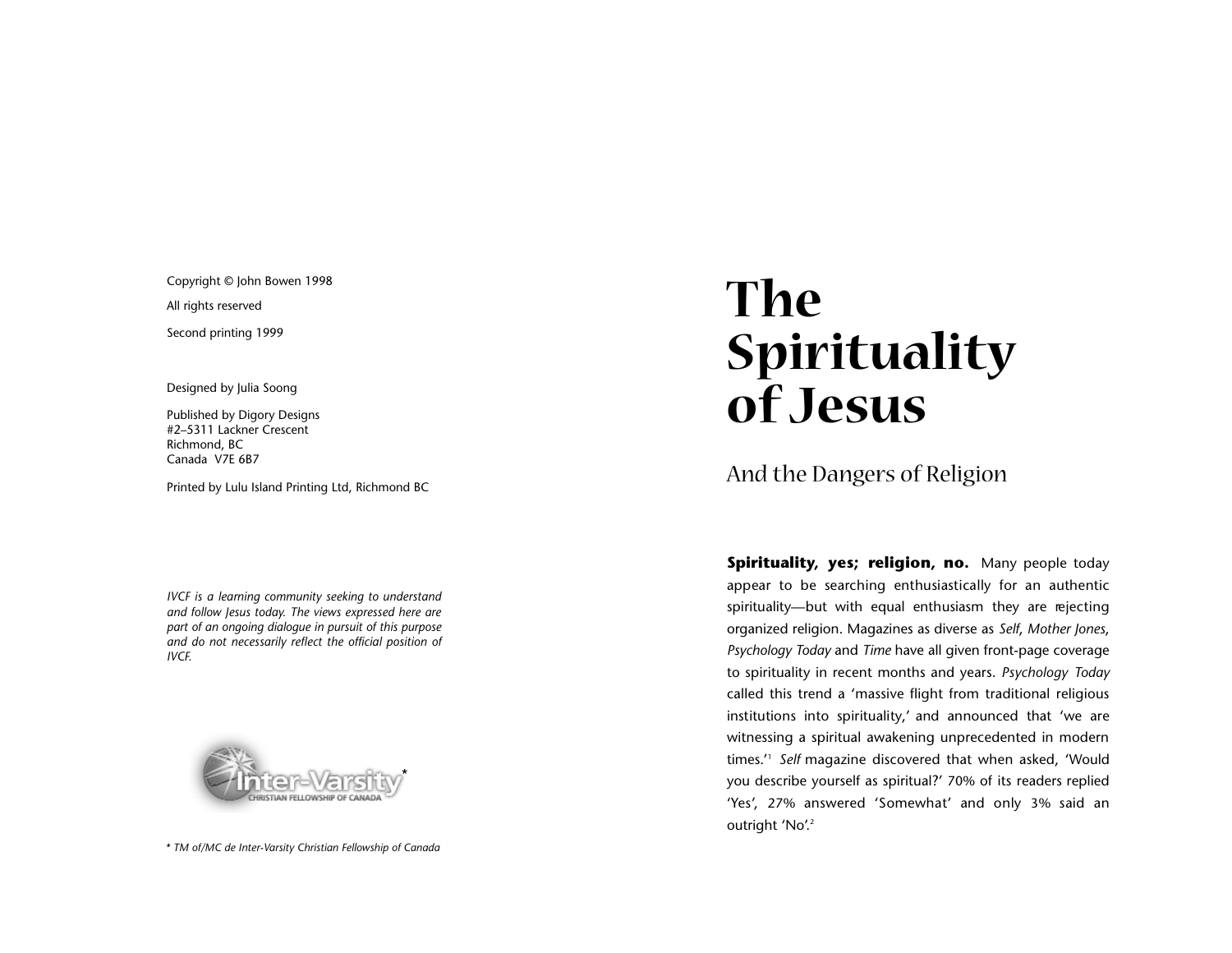The first time I noticed the term *spirituality* in casual conversation was not long ago: a student was involved in arranging the sound equipment for one of my lectures, and I happened to ask him whether he had any religious beliefs. 'Not really,' he replied, 'but I am trying to figure out my spirituality.' Then I recall checking in at the airport in Ottawa once, and the agent behind the counter noticed that I was reading a copy of *The Celestine Prophecy*. <sup>3</sup> 'I love that book,' she commented. 'A lot of us feel caught between the devil and the deep blue sea. We're not especially religious, but we think there's something in it.' People are increasingly aware that they have a spiritual side to their nature, an aspect which neither science nor materialism has satisfied, but at the same time they are not looking to a church or religion to satisfy that need. The fact that *The Celestine Prophecy*, with its strong pro-spirituality, antiorganized religion message, has been on the best-seller lists since mid-1994 indicates the strength of this hunger for spirituality.

One of the first and strongest voices against religion but for spirituality in recent years was that of Sinead O'Connor. In October 1992, for instance, O'Connor was interviewed by *Rolling Stone* magazine. In answer to a question about religion, O'Connor replied, 'Organized religion is a lie. It's designed to take you away from God, particularly the Christian church.' For the interview, O'Connor wore a T-shirt proclaiming herself a 'Recovering Catholic'. Yet at the same time she was not embarrassed to say,

*I'm still angry, but I'm alive, and that's because of God. If I hadn't believed in God, I would be dead now, I would be drunk, I would be on drugs.*<sup>4</sup>

Clearly, her sense of spirituality is alive and well. She would agree with comedian Lenny Bruce when he said, 'More and more people are leaving the church and going back to God!'

Yet the anti-religion, pro-spirituality movement is nothing new. It was dramatically expressed in 19th century Russia by novelist Fyodor Dostoyevsky in the story of the Grand Inquisitor, part of his novel The *B rothers Karamazov*.<sup>s</sup> Like O'Connor, Dostoyevsky was by no means rejecting God or spirituality, or even (in his case) the Christian religion—in fact, he was a committed Christian—but he was attacking what religion has done to spirituality, and specifically to Christian faith.

The story is set in Seville, Spain, in the 16th century, at the height of the Spanish Inquisition, when thousands are being burned at the stake by the church for their unorthodox beliefs. Into this setting comes Jesus, unheralded but immediately recognized. Crowds gather. He heals a man who has been blind all his life. He sees a child's coffin being carried into the cathedral, and raises the little girl to life.

The Grand Inquisitor, head of the Inquisition, sees what is happening and orders his guards to arrest Jesus and throw him into prison. The people prostrate themselves in fear before the Grand Inquisitor. That night, he visits Jesus in his cell, and warns him that on the following day he will be sentenced to death and burned at the stake as the worst of heretics.

Why would the official representative of the Christian church treat Jesus, the founder of his church, that way? The Inquisitor knows that Jesus has come, as Dostoyevsky puts it, to 'interfere' with the way the church does things. Jesus, says the Inquisitor, preached love and freedom, but the church has imposed what people really need: mystery, miracle and authority. He calmly tells Jesus, 'We have corrected your work,' and removed from people 'the terrible gift of freedom.'

To this long speech, Jesus says nothing. At the end, however, without warning, he goes over to the Inquisitor and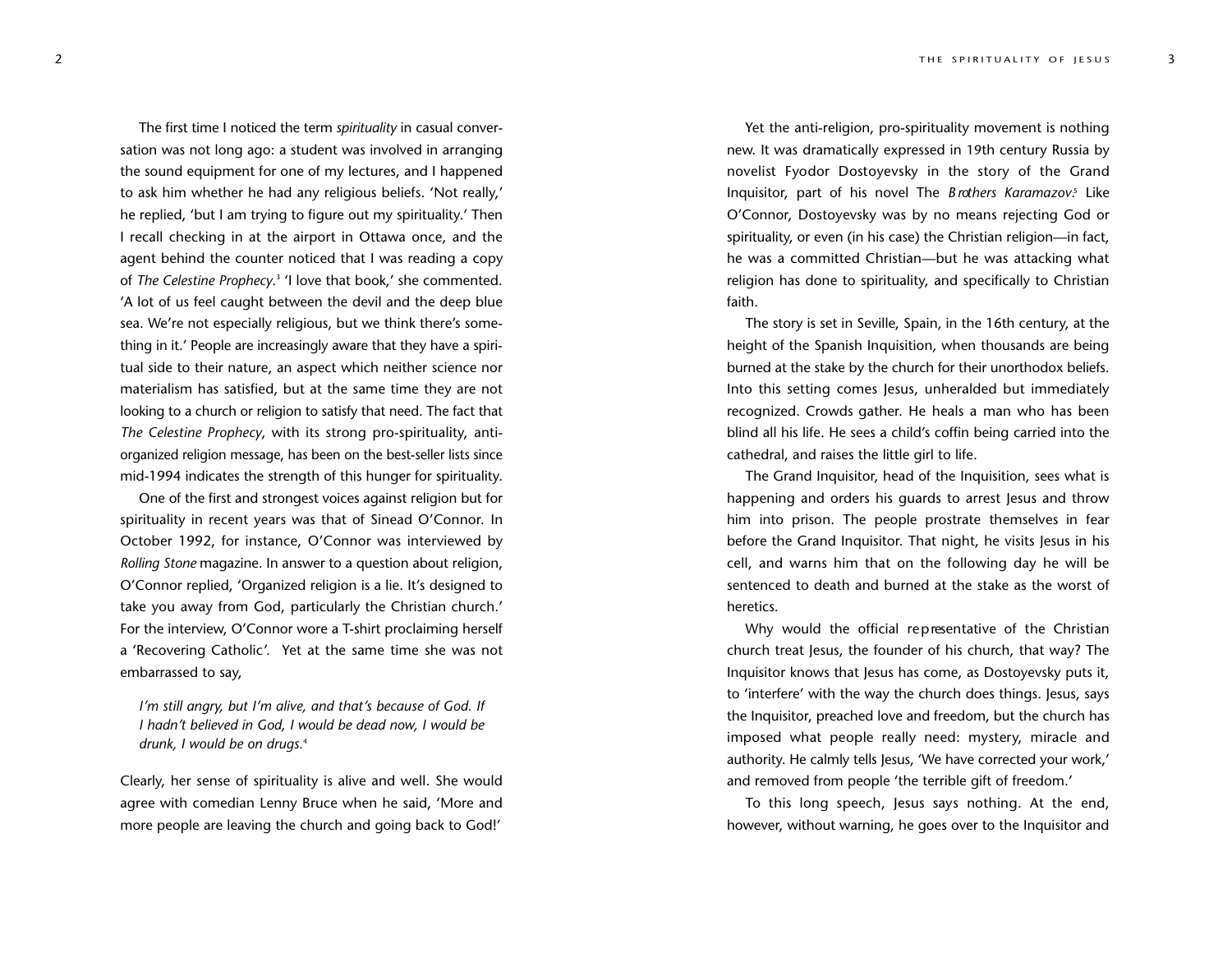'kisses him gently on his old, bloodless lips.' In response, the Inquisitor shudders, then releases Jesus into the night, warning him never to return.

Dostoyevsky—or rather, Ivan, the atheist brother, who tells this story—focuses the conflict: he argues that there is actually a difference between the spirituality Jesus taught and what the church teaches. Moreover, he says that the church has tried to tame the teaching of Jesus and make it easier for people to be 'religious' instead of truly spiritual or truly Christian.

## **Jesus and religion**

When we go back to Jesus, we see that he had a clear definition of spirituality, and understood the tension between spirituality and religion. In fact, in his teaching, Jesus pinpoints some of the areas of conflict in a way that is intriguingly contemporary. Many of these surface in Jesus' confrontations with the religious leaders of his day—the Pharisees, Sadducees and scribes. For instance, in one of the earliest biographies of Jesus, by a medical doctor named Luke, Jesus raises the following issues with them.

#### **Appearance vs reality**

*'I know you Pharisees burnish the surface of your cups and plates so they sparkle in the sun, but I also know your insides are maggoty with greed and secret evil. Turn both your pockets and your hearts inside out and give gener ously to the poor; then your lives will be clean, not just your* dishes and your hands.<sup>16</sup>

The religious leaders were concerned about looking good spiritual and together. Jesus says, in effect, 'Don't you realize that God is more interested in what is inside your heart than with how you look?' Scandals of televangelists and religious boarding schools would seem to fit this diagnosis: they may have looked good on the outside, but sometimes the reality was very different. Jesus is not impressed with such hypocrisy. For Jesus, true spirituality is primarily a matter of the heart, something that works on the inside and not only on the surface.

In the Genesis song, 'Jesus he knows me', Phil Collins puts words which summarize this problem into the mouth of an evangelist: 'Won't find me practicing what I'm preaching... Just do as I say, don't do as I do—get on your knees and start paying.' <sup>7</sup> Collins is right: Jesus does know such people, and he is not fooled.

#### **Things vs people**

*'I've had it with you! Yo u ' re hopeless, you Pharisees! Frauds! You keep meticulous account books, tithing<sup>8</sup> on every nickel and dime you get, but manage to find loop holes for getting around basic matters of justice and God's love. Careful bookkeeping is commendable, but the basics* are required.<sup>'9</sup>

Jesus finds religious people arguing over trivial things, significant only in their esoteric system of religion, while the world is going to hell in a handbasket. Today, I imagine him criticizing churches which seem mainly interested in the colour of the new carpet for the sanctuary, or the price of a new roof, or arguing over which Prayer Book to use. This is the ghetto mentality in religious form. Jesus asks, 'Excuse me, people: what about love? what about justice? Aren't those more important than these details?' For Jesus, true spirituality is about the big stuff: knowing God, love of neighbour, compassion, justice, forgiveness, generosity, self-sacrifice.

Archbishop William Temple caught the thrust of Jesus' teaching when he said that the Christian church is the only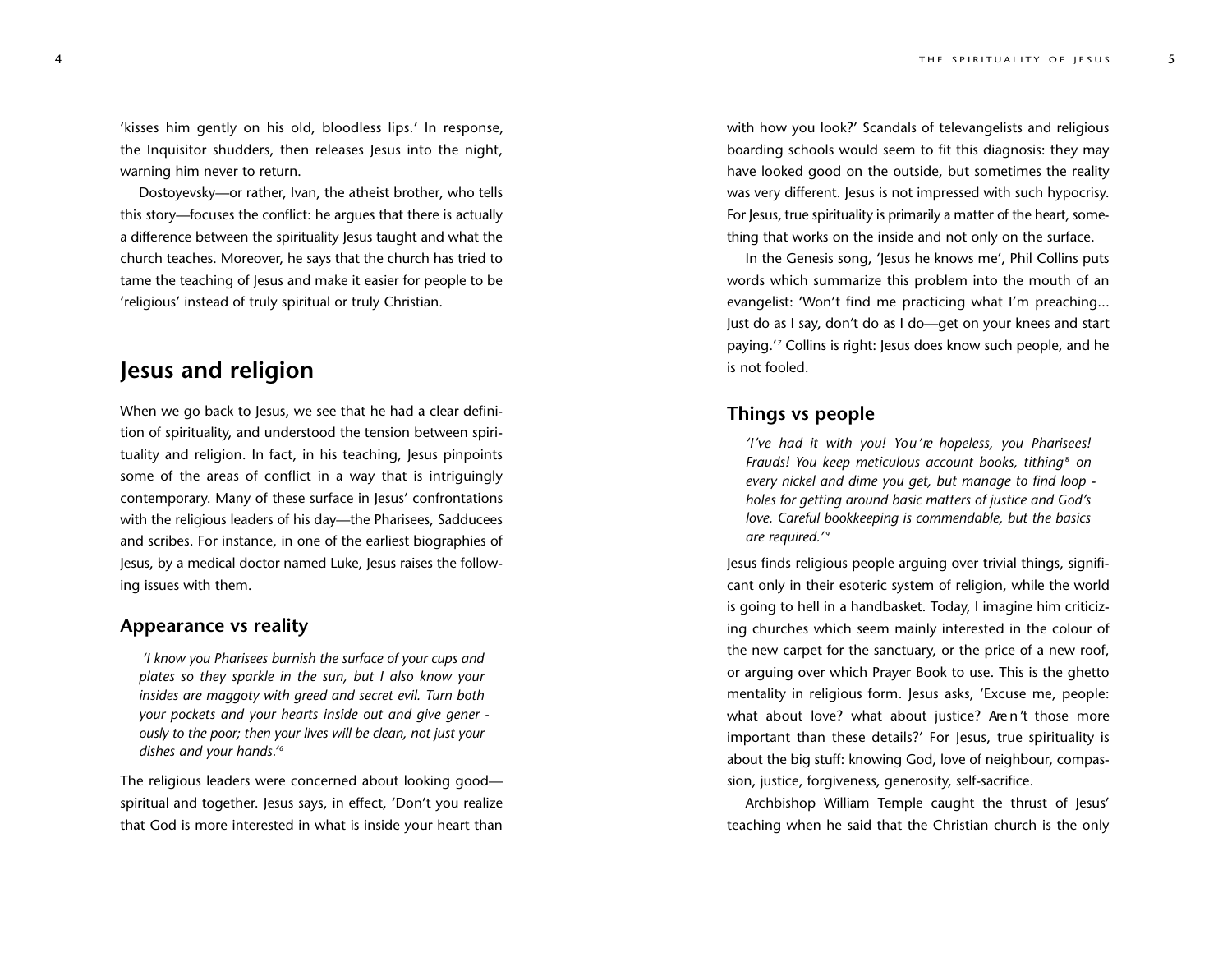club in the world that exists for the benefit of its nonmembers. Jesus, I suspect, would have liked that. His followers, however, have not always remembered it.

### **Self-centred vs God-centred**

*Jesus told his next story to some who were complacently pleased with themselves over their moral performance and looked down their noses at the common people. Two men went up to the Temple to pray, one a Pharisee,*

*the other a tax man.*<sup>10</sup> *The Pharisee posed and prayed like this: 'Oh, God, I thank you that I am not like other people—robbers, crooks, adulterers, or, heaven forbid, like this tax man. I fast twice a week and tithe on all my income.' Meanwhile, the tax man, slumped in the shadows, his face in his hands, not daring to look up, said, 'God, give mercy. Forgive me, a sinner.' Jesus commented, 'This tax man, not the other, went home made right with God. If you walk round with your nose in the air, you're going to end up flat on your face, but if you're content to be simply yourself, you will become more than yourself. '* <sup>11</sup>

In some ways, religious people's arrogance is more distasteful than anyone else's. After all, you might expect that the claim to have encountered the Almighty would produce in them some sense of their fallibility and sinfulness. You might expect a certain humility to result from having glimpsed God's greatness and myster y. The greater the expectations, the deeper the disappointment.

For Jesus, true spirituality means having a right sense of who we are and of who God is—and a right sense of what it means to relate authentically to God. In fact, Jesus' story must have been deeply shocking to the religious people who hear d it. He implies that the non-religious person may be mor e acceptable to God than they are: sometimes non-religious people, like the tax man in the story, have a better grasp of who they are and who God is, and so their response is mor e appropriate.

To this extent, Sinead O'Connor is right: there is something in organized religion (the Christian religion, anyway) which easily squirms away from the teaching and spirituality of Jesus. For someone to claim to be a follower of Jesus yet do nothing about it is a lie; to put things before people is a lie; and to be self-centred is a lie. And lying is not a part of anyone's defini tion of spirituality .

## **How did things go wrong?**

Jesus said that he came to announce the inauguration of the kingdom of God—the realm in which the Creator's norms for human life are honoured. His gift was to put people in touch with God and show what it meant to live as God's community, in God's world, in God's way. So he healed the sick, he fed the hungry, he raised the dead. And he drew people into a new community. For Jesus, parties were significant because they symbolized the acceptance, love and commu nity that characterized God's rule.12 Jesus' intention was clearly to set up a community which would signal a new stage for humanity .

This was a profoundly counter-cultural thing to do. If culture is, as someone has said, 'the way we do things around here,' a counter-culture says, 'there is a better way of doing things around here.' For Jesus, that was the way of God' s kingdom.

Those who study the life cycle of organizations $13$  describe phase one in that cycle as characterized by energy, charisma, community, fluidity, no tradition and few rules. What we see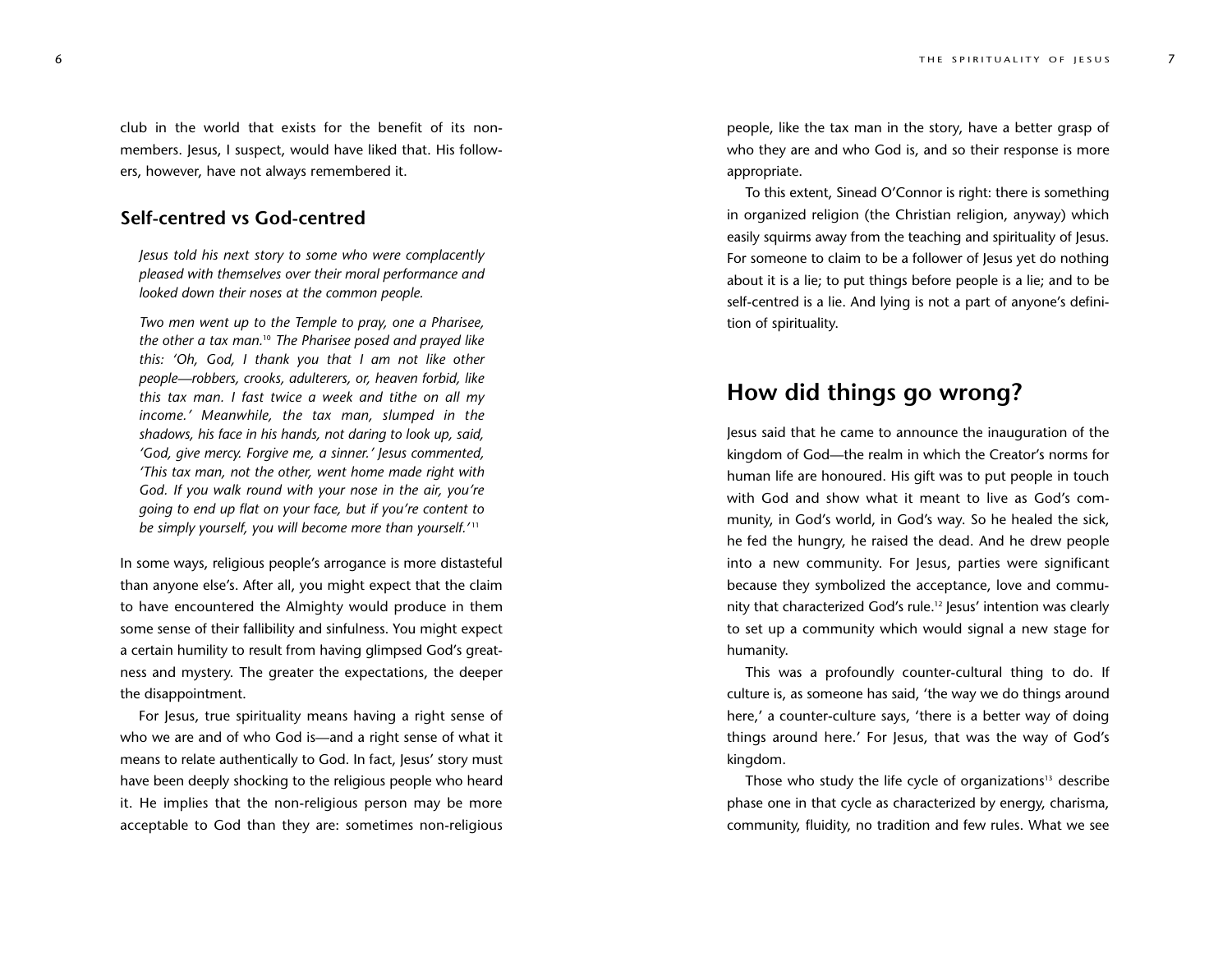9

in the earliest accounts of the work of Jesus is a classic example of that stage. Phase two, say the experts, comes as the pioneers are dying out or moving on. The second generation says: Help us preserve the past. Write things down. Train us to do what you have done. Let's build in some structures to make sure nothing changes. That's an inevitable stage, not wrong in itself. This too is clear from the earliest accounts of the Christian movement.14 The question is what will happen next.

The third phase of an organization's life can be good or bad, can mean renewal or fossilization. Either the spirit of the original movement wins or the rules and the structure win. Either the life is renewed and flows through the structures, or the structures stifle the life.

Many would say that for the Christian church, the forces of fossilization won a decisive battle in 313 AD , <sup>15</sup> when the Roman Emperor Constantine pronounced Christianity an offi cial religion of his empire. He granted tax immunities to clergy and gave gifts to the church. The papacy became a position of political power, and the emperor took an active part in church affairs. One of the first effects was a great influx of people wishing to become priests simply in order to avoid taxation!16 Thus the community which had started out as counter-cultural officially entered the mainstream culture. A movement of the oppressed and outcast became respectable. A movement of the poor became an institution of the rich. You can see why there might be a problem! The contrast was highlighted more recently by an Archbishop of Canterbury, Robert Runcie, who compared his experience of Christian leadership with that of Paul, one of the first Christian missionaries, and complained: 'Wherever Paul went, there were riots and revival; wherever I go, they offer me tea.' Consider this parable:

#### **The servant who forgot his place**

*There was once a queen who was gracious, wise and generous. She lived in a castle, and she loved to welcome her subjects there at any time, to get to know them and to help them in any way they needed. The entrance to the castle was guarded by a small, gentle servant. His job was to greet the visitors and show them into the queen's presence.*

*One day, however, this servant misbehaved. He began to feel that he was more important than he really was. He imagined that his job was not only to show people into the queen's presence, but also to decide or not whether they were worthy to meet her. And as his ideas of his own importance grew, so he grew, taller and taller, broader and broader, more and more muscular, until nobody could even see the queen's castle.*

*When people came to visit the queen, he would tell them that they were not dressed properly to meet the queen, or that they were too evil to see the queen, or that their nose was too long, or their feet were too big. Some of them tried to change in order to please the servant, so that they could get in to see the queen, though few of them ever did. Others went away sad because they knew they could never be good enough to see the queen. Some decided that maybe there never was a queen at all, and they were the saddest of all.*

*But there were a few who guessed what was going on, and when the servant wasn't looking, they slipped round the back of the castle, over the wall, and into the queen's family ro om, where she always met her subjects. The queen, of course, hadn't had many visitors for some time, and when these determined people got in by the back door and exp lained t o he r what had b e en happening, she immediately went to t h e front door and demanded of the servant what on earth he was doing. As soon as he h e a rd the v o ice of the qu een, he shr ank b ack to his*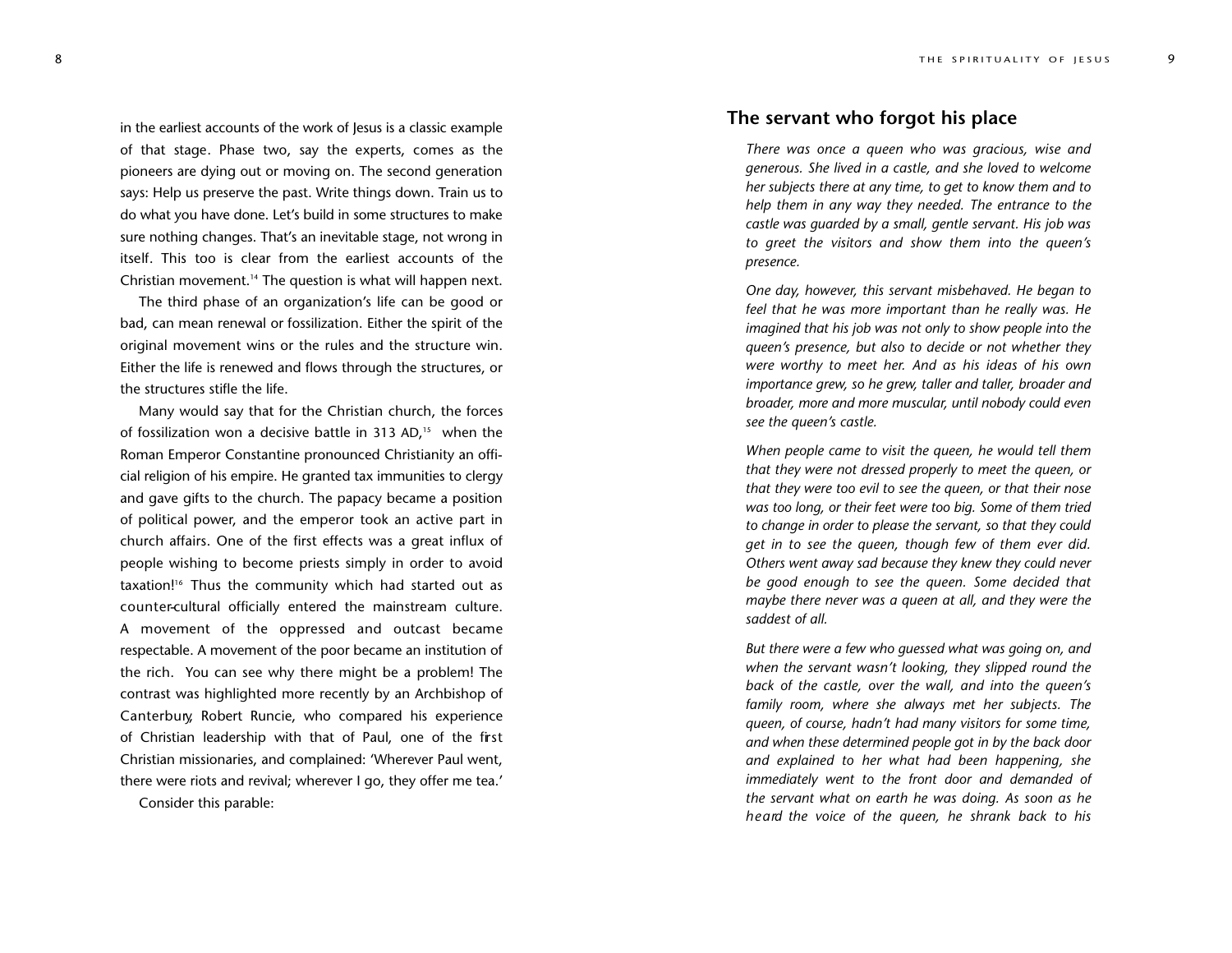*original size, like a balloon you blow up and then let go. Then everything went back to normal.*

*But from time to time, quite regularly, the servant would again forget his job, and become swollen and big-headed and indeed behave like a king. So after many arguments, the queen decided that the servant could not be trusted, and she moved her throne out to the front door of the palace where she could keep an eye on the servant, and where her subjects could always see her and approach her whenever they wished.*

Ideally, organizations of any kind—political, business or religious—are structures to facilitate people's working together for common goals. Yet human nature is such that organizations can easily become reactionary, bureaucratic, and self-preserving. They are, as the story suggests, good servants but bad masters. Cardinal Newman used a different image to make the same point: he said, 'Every great movement begins with a prophet and ends with a policeman.'

Yet alongside the tendency towards fossilization in the church has also been a periodic impulse in the opposite direction—towards renewal of the spiritual values that Jesus taught and lived. To see this you have only to examine the lives of those who claim to be followers of Jesus.

Sometimes Christians plead, 'Don't judge Christianity by the church: just consider Jesus.' The humility is commendable, but the strategy is misplaced. I think those who point away from the Christian religion to Christ do so not just because the church is often a cause of embarrassment, but also, more importantly, because Christ is the centre and heartbeat of Christianity at its most authentic. Therefore, if you are considering Christian faith, it is ultimately about Jesus you have to decide. To this extent, the instinct is right.

Yet, inescapably, part of looking at Jesus is considering what impact his life and teaching have had on ordinary people. After all, if no-one who claims the name of Christ ever makes any headway in putting his teaching into practice, if there is never any evidence of the reality of God among Christians, then it would seem to reflect very badly on Jesus. Jesus himself did not seem to hesitate about saying that his credibility, in part at least, depends on that of his followers.17

So does Christian spirituality 'work'? You might start by considering the example of high profile Christian leaders such as Archbishop Tutu, spiritual leader of the anti-apartheid movement in South Africa; Mother Theresa, who cared for the dying and destitute in India; Jean Vanier, creating residential communities for adults with special needs around the world; or Sister Helen Prejean, whose story is told in the movie *Dead Man Walking*. Such people are very clear that whatever they may have accomplished in their lives is because of Jesus. They are, if you like, a very public testimony to what Christian spirituality is really like when it is supported, not stifled, by religion.

While there may be few Christians in the public eye, however, there are millions faithfully living out Jesus' style of spirituality around the world who will never hit the headlines. I think of sincere Christians I know who are conscientiously studying the teaching of Jesus and trying to follow it: some are organizing food banks, others are making Christmas dinners for the poor, some work in AIDS hostels or help refugees, many bring medical and relief aid to needy parts of the world.

I was struck recently by an edition of *Ideas* on CBC radio, because it is precisely such a story—ordinary Christians, out of the public eye, struggling to be faithful followers of Jesus. Sharon Gretz, the story-teller, was involved in keeping people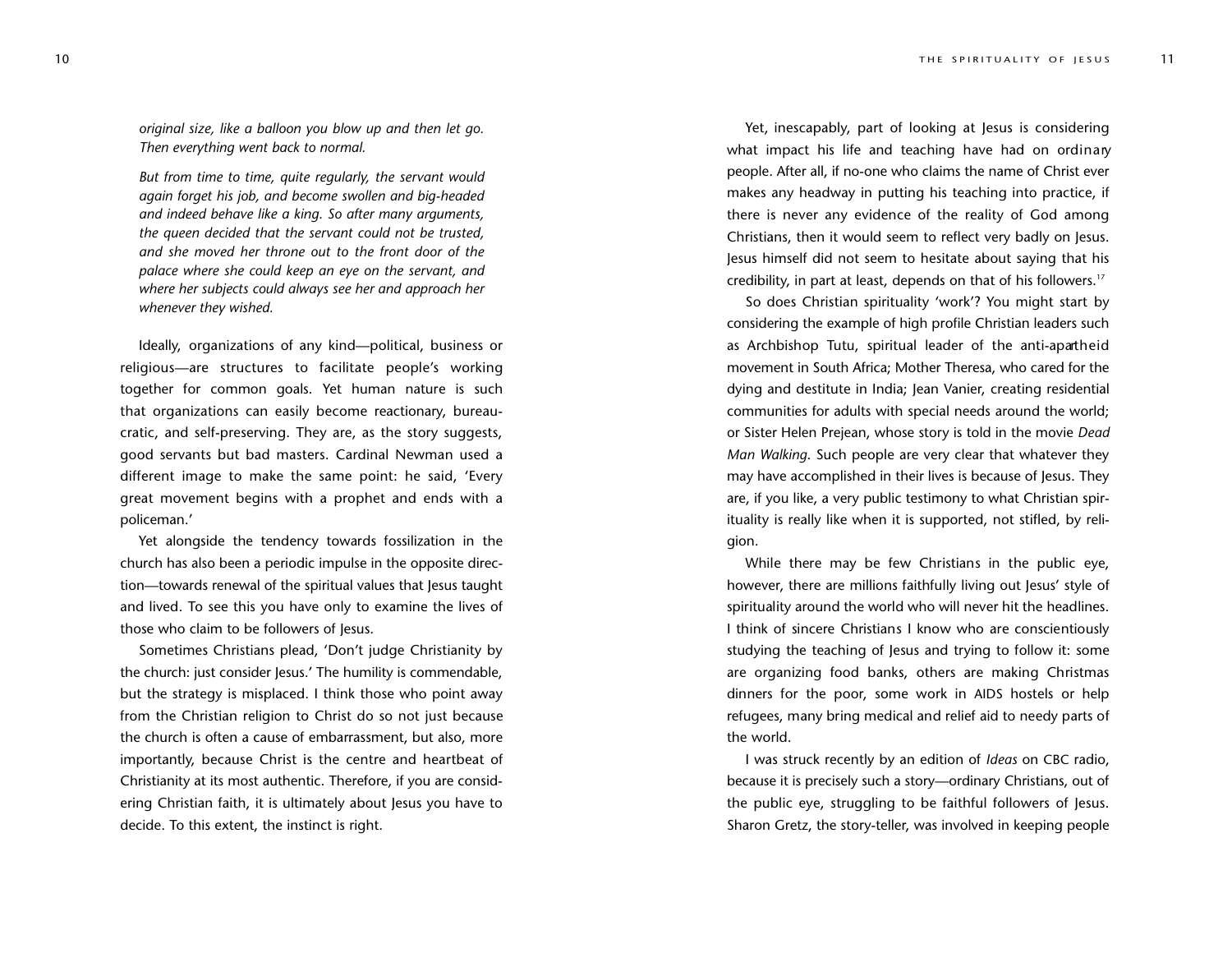with special needs out of institutions and in their homes. She got to know Merilee, who had cerebral palsy and cancer . Then, she said:

*I called the pastor [of Merilee's church]...and explained to him what was happening to Merilee again, and I said: you know what?... She's one of yours; she's a member of your congregation and I want to know what you people are going to do... After listening to me, he said: So what you're saying is that Merilee needs us to come to her, and maybe we can help support her to keep her at home...* 

*He sent...[a] letter of invitation to the members of the church, and also announced it in the pulpit, that Merilee's friends would be meeting in the parlour. So we met, and he presented the situation to them again, and he said to them: we need to go to her. And he pulled out this list of days and times, and he said: I expect everybody in this room to put their names down about when they're going over to Merilee's place. Everybody can do something. Some people might want to go and talk; other people—you know Merilee enjoys movies, so bring some videos with you. She likes people to write letters for her; some of you can go and wri te l ett e rs. And some of y ou might want t o coo k ... Everybody can give what it is that they give, what is good, what they know how to do. And that's kind of how it worked.*

*People started coming and they came at scheduled times, and then some peo p le w oul d c ome at unsche dul e d ti mes. And t hey kep t coming . I rememb e r o ne t ime bei ng o ver t h e re and she was surro unded . The y were do ing a j igsa w* puzzle... And there's Merilee sitting in front of this table, *l ike a qu e en. Do y ou kno w wha t I m ean? Sh e 's just* presiding over a court; there was all this life in her apart *ment .*

*Part of this story is that Merilee died. But she died at home, and I believe she died knowing she was loved. And the proof of that was, I think, at her funeral, which almost* 

literally filled the church...What Pastor Ed said was: *Merilee's life presented a gift to them. As painful and tragic as the cancer was, it was a gift to them to find out what they were about as a congregation.*<sup>18</sup>

*To find out what they were as a congregation*. The church becoming what Jesus meant for his followers to be be—a wildly diverse community united by a commitment to loving God and loving people. Church structures doing what struc tures are meant to do: empowering people to live out the spirituality of Jesus. It is ironical, of course, that this took place through the prodding of an outsider, who saw more clearly than the church itself what it ought to be!

# **Distinctives of Christian spirituality**

How does all this help the person wanting to explore their spirituality? Which way do we turn to discover if there is any real spiritual help in Christianity or just more 'church' stuff? What if we are curious about Jesus, yet alienated by much of what passes for Christian faith?

First of all, Christian spirituality is fairly distinct. I have refer red several times to 'Christian spirituality' or 'the spiritu ality of Jesus' but so far I have not defined it. It is important to know that it is significantly different from the spirituality of, say, The Celestine Prophecy. This should not surprise us. Spirituality is not just a generic thing, the same the world over . Different religions and traditions have very varied understand ings of what it means to be spiritual. I would not presume to comment on all of them, but I can tell you what is distinctive about Christianity's approach to spirituality. And I can tell you why I work on my spirituality in a Christian context.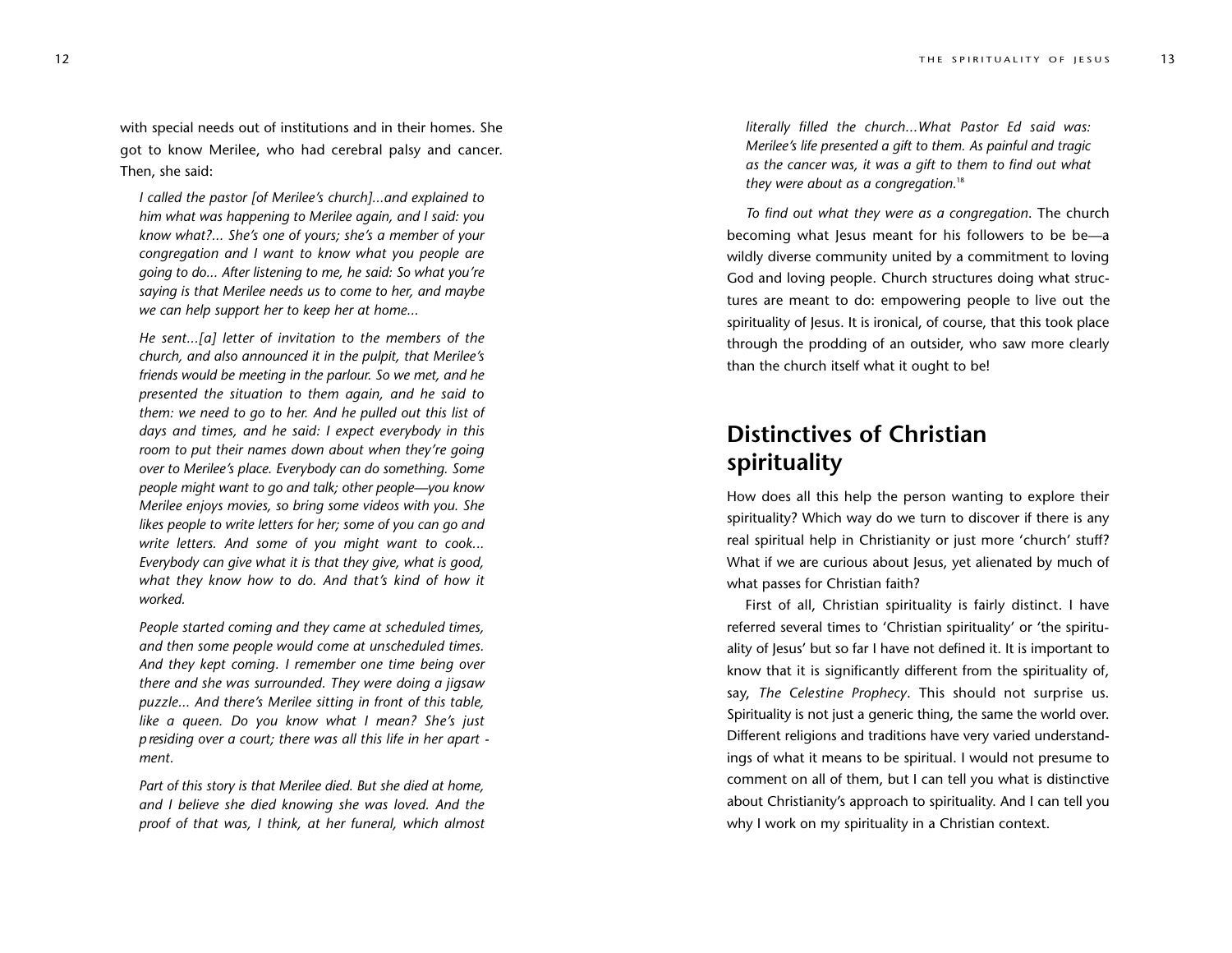## **• Christian spirituality centres around a relationship with God**

In some traditions, spirituality is something you work on inside yourself. It may be with the help of a teacher, but basically the search involves just you and your relationship to yourself, to the universe, and (perhaps) to 'the god within'. God, in the Judeo-Christian sense of the Creator, does not necessarily come into it.

In Christian understanding, everything begins with God, the dynamic, compassionate Artist who designed us. This God is the source of all life and all personhood. Indeed, in some sense, it is appropriate to think of God as *person*, separate from us. This God has mind, feelings, creativity. This God can be hurt, can be angry, can be nurturing. This God wants to know us and to be known by us. In Christian understanding, our longings for spiritual fulfilment are simply one of God's signals to get our attention. For that reason, our yearning can only really be satisfied by learning to relate to this God.

## **• Christian spirituality is not a do-ityourself faith**

Some people adopt a mix-and-match approach to spirituality, taking a little bit from different religions to create their own unique faith. Religion scholar, Huston Smith, however, points out the weakness in this approach:

*[T]he cafeteria approach to spirituality…is not the way organisms are put together, nor great works of art. And a vital faith is more like an organism or work of art than it is like a cafeteria tray.* 19

Generally, we do not chop bits off either an organism or an artwork and stick them together in a shape more to our own liking! Rather, we appreciate that there is integrity and life and artistry in the whole as it is. The analogy certainly holds true for Christian spirituality: it is an organic whole, a work of art.

The way the first followers of Jesus described themselves was as 'disciples'—that is, as students, students of Jesus and all he had to teach them. To be a follower of Jesus was to belong to his school and to learn his curriculum.<sup>20</sup> With a school, whether a driving school, a golf school or a business school, you join because you want to learn what the school has to offer, you open your mind to learning someone else's agenda. In the case of Jesus' school, what he offered was to teach us how to live as God's people, in God's world, in God's way. Following Jesus meant to share in the life of a new spiritual organism which he was bringing into being, to be involved in the creation of a new, interactive, living work of art.

## **• Christian spirituality is practical more than mystical**

The mystical tradition certainly has been a continuous thread throughout the tapestry of the Christian movement, yet the mainstream has had more of a practical and ethical thrust. This too is distinctive: historically speaking, not all religions have necessarily connected the spiritual and the ethical. A rchbishop Tutu, Mother Theresa, Jean Vanier and Helen Prejean are good examples of how Christian spirituality at its best has an ethical vigour and beauty about it. Not that ethics is the starting point of Christian spirituality—the heart is always the student's relationship with the Teacher—but one way the relationship, the schooling, is lived out is through ethics of compassion and justice.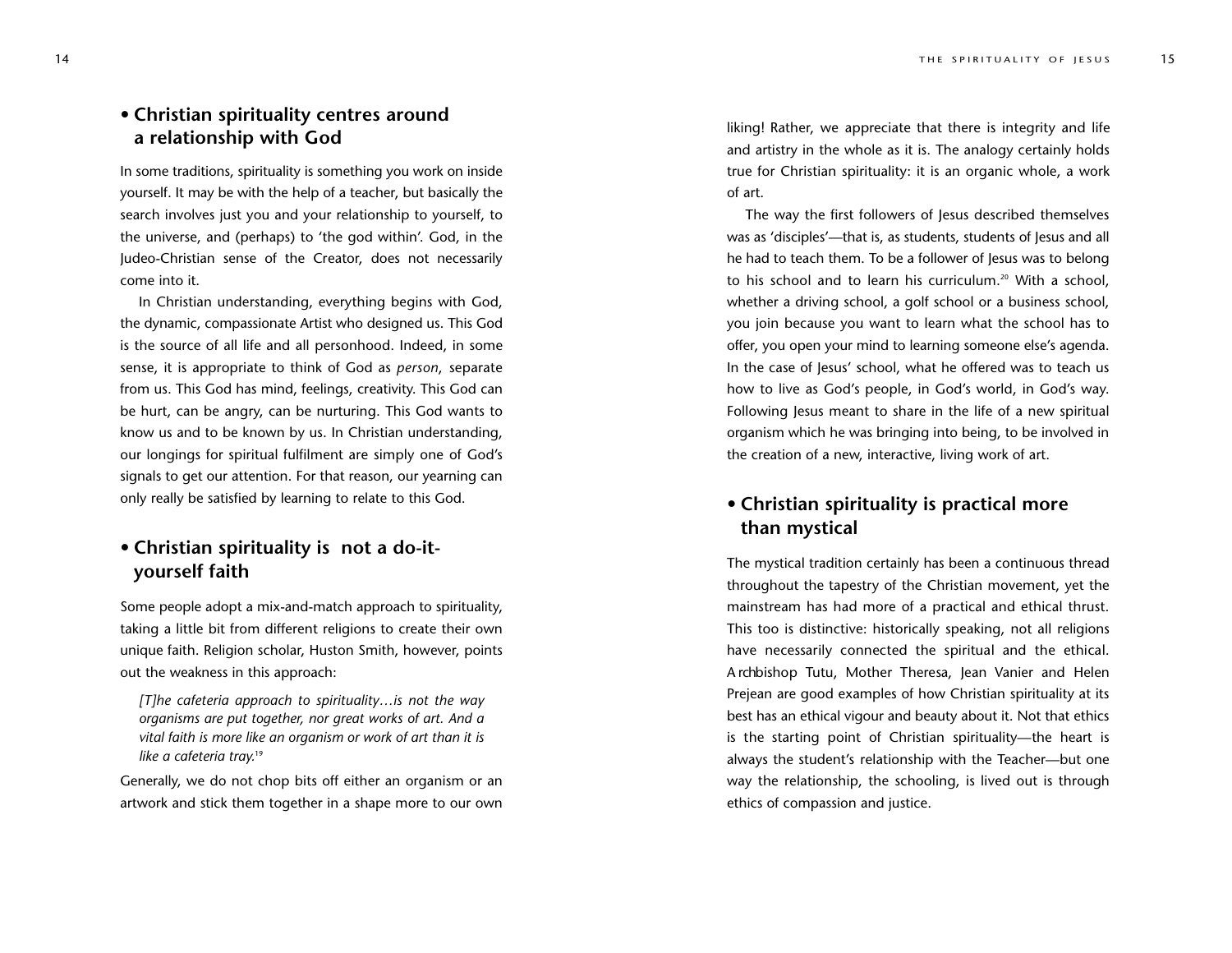#### **• Christian spirituality is tough to achieve**

Jesus himself said that in some ways being his student is like a self-imposed death sentence!<sup>21</sup> Why? Because it means putting the priorities of God's kingdom ahead of my own little kingdom, the needs of others ahead of my own needs. Every time I say 'no' to myself, a bit of me dies. There is no getting around that. But Jesus also says that through those deaths comes a new and better kind of life.<sup>22</sup>

## **• Christian spirituality has a strong community aspect**

It is very clear from the earliest accounts that Jesus meant his followers to be a community. This is in part because, in Christian understanding, we need one another in order to develop our spirituality. We are not self-sufficient in spiritual re sources. We need to help, encourage and teach one another. But it is also because in Christian tradition the goal of spirituality is not to become an odd collection of spiritually mature individuals who happen to share the same ideals. The goal of spirituality is to be a mature community. Paul, one of the earliest Christian teachers, likened the Christian community to a human body—in fact, he called it 'the Body of Christ'—people functioning in harmony together to do the work of Jesus in the world.

# **Why I (still) go to church**

I was brought up to go to church. There I learned the stories of Jesus. I loved the music, the ceremony, the people, and being head choir boy. I don't know how much I really understood, however. I do remember sermons about the 'sin' of wearing jeans and the 'sin' of chewing gum. (This was the 1950s in Britain, remember, and these things were not only new, but thought to be 'American' and therefore automatically degenerate!)

When I was sixteen, through a teacher in high school, I learned that what was missing in my grasp of Christianity was personal allegiance to Jesus, and I began to try to make that relationship central in my life. I learned to pray by simply talking to Jesus as though I could see him present in the room. I began to learn what it meant to take him seriously as my Teacher and Guide through life—on issues as diverse as my peers' adolescent interest in pornography and the question of what to study at university. I began to read the Bible and to meet with other students who were also trying to grow their spirituality in relationship with Jesus.

For some years around then, I became very dissatisfied with church. I developed a strong distaste for anything in religion that distracted from a simple commitment to being a student of Jesus, whether ceremony, tradition, ministers, or old church buildings. I fed my spirituality mainly in private with God and in community with like-minded peers.

These days, however, I am more positive in my attitude to church. I have reconciled the search for authentic Christian spirituality with membership in the institution called church. Why? Is it just creeping middle age that makes me tolerant of nonsense that should not be tolerated?

One thing is this, and I must be honest: I have come to recognize that deep down I am very like the religious people Jesus criticized—and I suspect that most of us are. If I had been there for the arguments he had with them, I would quite likely have taken their side, because I too have exactly the same instincts they had—though I am no longer proud of them: to value appearance over reality, the trivial over the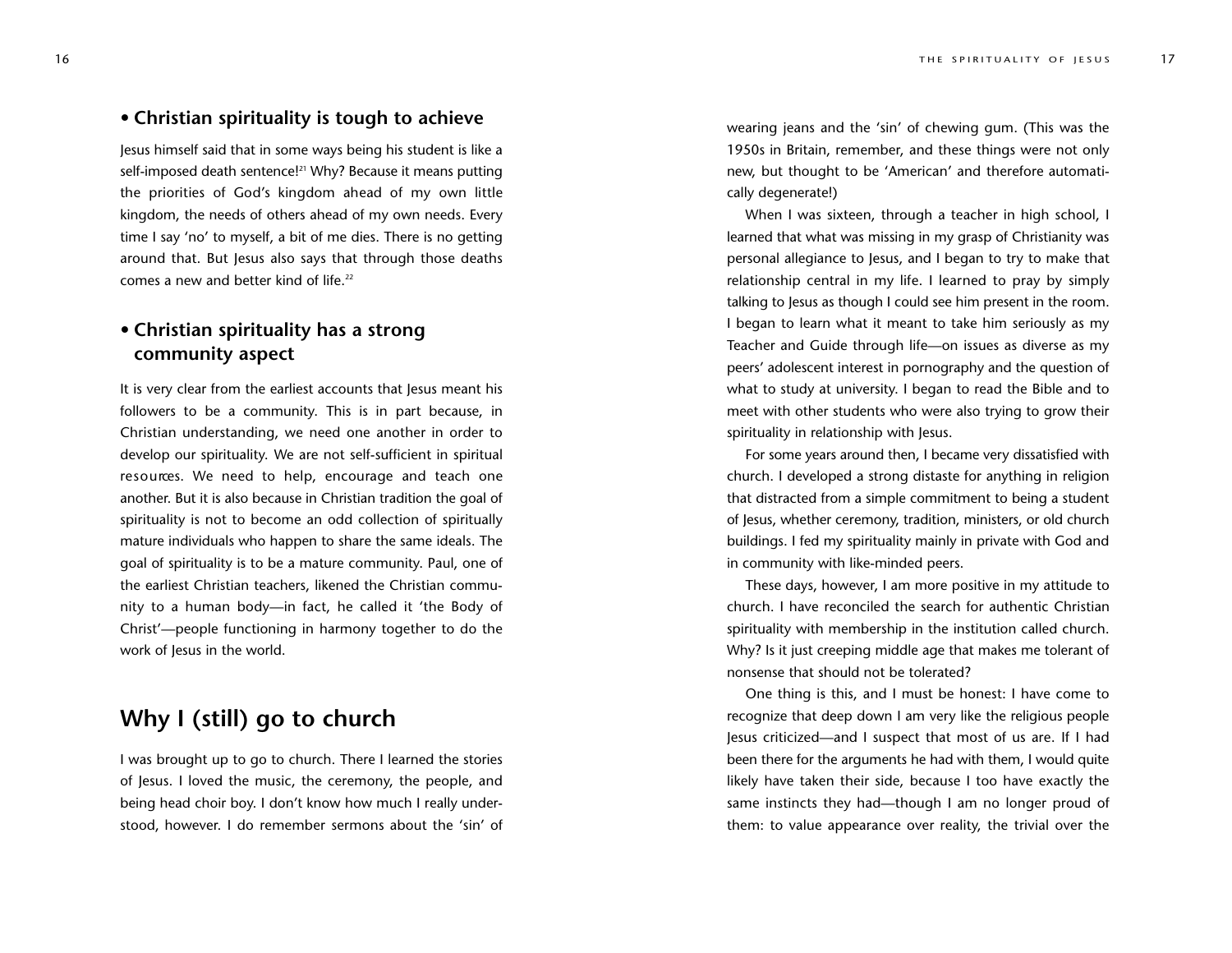substantial, my interests over God's interests. The story is told of the Sunday school teacher who told her students the story of the Pharisee and the tax collector (see above), then said to her class, 'Now let us pray and thank God that we are not like this Pharisee.' I still find the story funny—but I ruefully recognize that I have often fallen into the same trap. Sure there are hypocrites in the church, but I am capable of hypocrisy with the best of them. The problem is, as Jesus warned, that it is so much easier to spot hypocrisy in someone else than in myself.23

I also keep going to church because, although there are hypocrites there (as in any walk of life), there are also people who are serious about developing their spirituality along Jesus' lines. I should warn you: they may not be obvious at the main Sunday service. Sometimes I discover these people in a small group Bible study on a weeknight, or organizing the food bank that operates out of the church basement. Sometimes I discover like-minded people in an interdenominational reading group that meets in my city. Sometimes I spot a person from my church on the other side of the room at a lecture by a visiting speaker on spirituality, and we smile at one another, recognizing a kindred spirit.

Not that I dismiss people who do not strike me as serious about their faith. What right have I to judge them anyway? What do I know about what is in their hearts? What do I know of how they have lived their lives with God? They may be giants of Christian spirituality for all I know, and maybe if I saw them as God sees them, I would be tempted to fall at their feet and worship them. So I will honour them and encourage them all I can. But for my own survival I need to find people whose yearning for spirituality resonates with mine.

I have to tell you also that among church people, in and out of church buildings, amazing things have happened to me. In church, I have heard things. God has spoken direct and powerful words to me through the words of others. Sometimes music in church has brought tears to my eyes, and I have known God in the music. I remember hearing someone pray, realising that they know God in a deeper way than I do yet, and being thankful for them. I think of songs whose words I cannot sing because my heart is full of memories of friends now dead who loved those songs. I remember children's chattering mingling with the priest's centuries-old liturgy. And I recall an articulate young woman, returning to church after many years, saying, 'I'm learning about my faith along with my children.'

I have also seen things. An autistic young man and a Member of Parliament kneeling within a few metres of each other. An elderly couple, their arms around each other, going forward for communion. A woman dying of cancer, surrounded by friends holding hands, loving her and praying for her. A child stroking her mother's hair as she is bent in prayer. Christmas pageants where generation after generation of children play the same parts and speak the old words, and we always laugh gently at the makeshift donkey.

At such times, I know I am glimpsing the Spirit of Jesus, the reality of Jesus, among the followers of Jesus, and it makes me say, 'That's what it's meant to be about.' When that happens, I find I don't want to be anywhere else but in the company of those who are honestly struggling to follow Jesus, and to embody his spirituality, because it is there that I find truth and warmth and reality...and God.